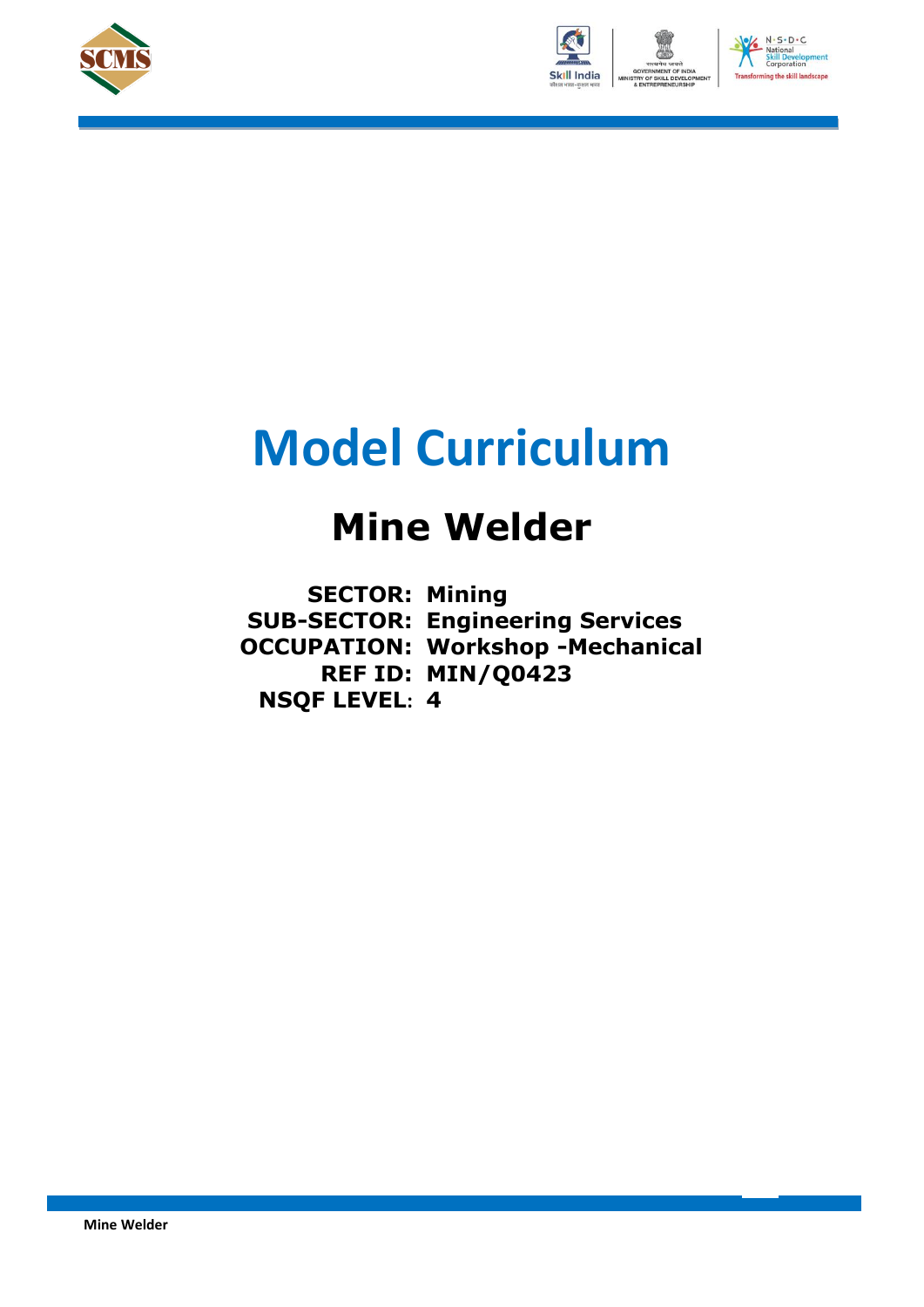



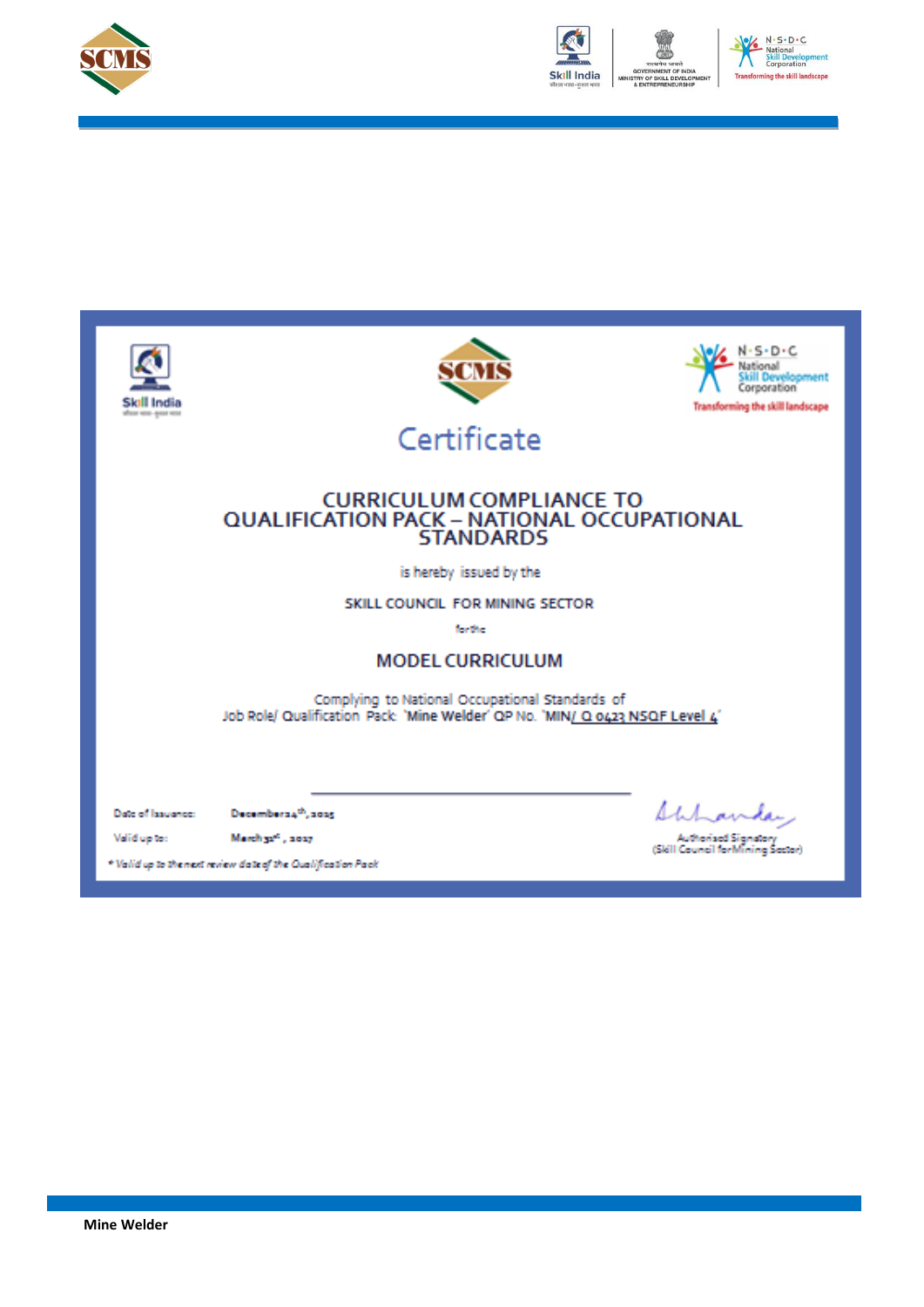



#### $N \cdot S \cdot D \cdot C$ nt the skill lan

### **TABLE OF CONTENTS**

| <b>1.</b> Curriculum                    | 01 |
|-----------------------------------------|----|
| <b>2. Trainer Prerequisites</b>         | 05 |
| <b>3. Annexure: Assessment Criteria</b> | 06 |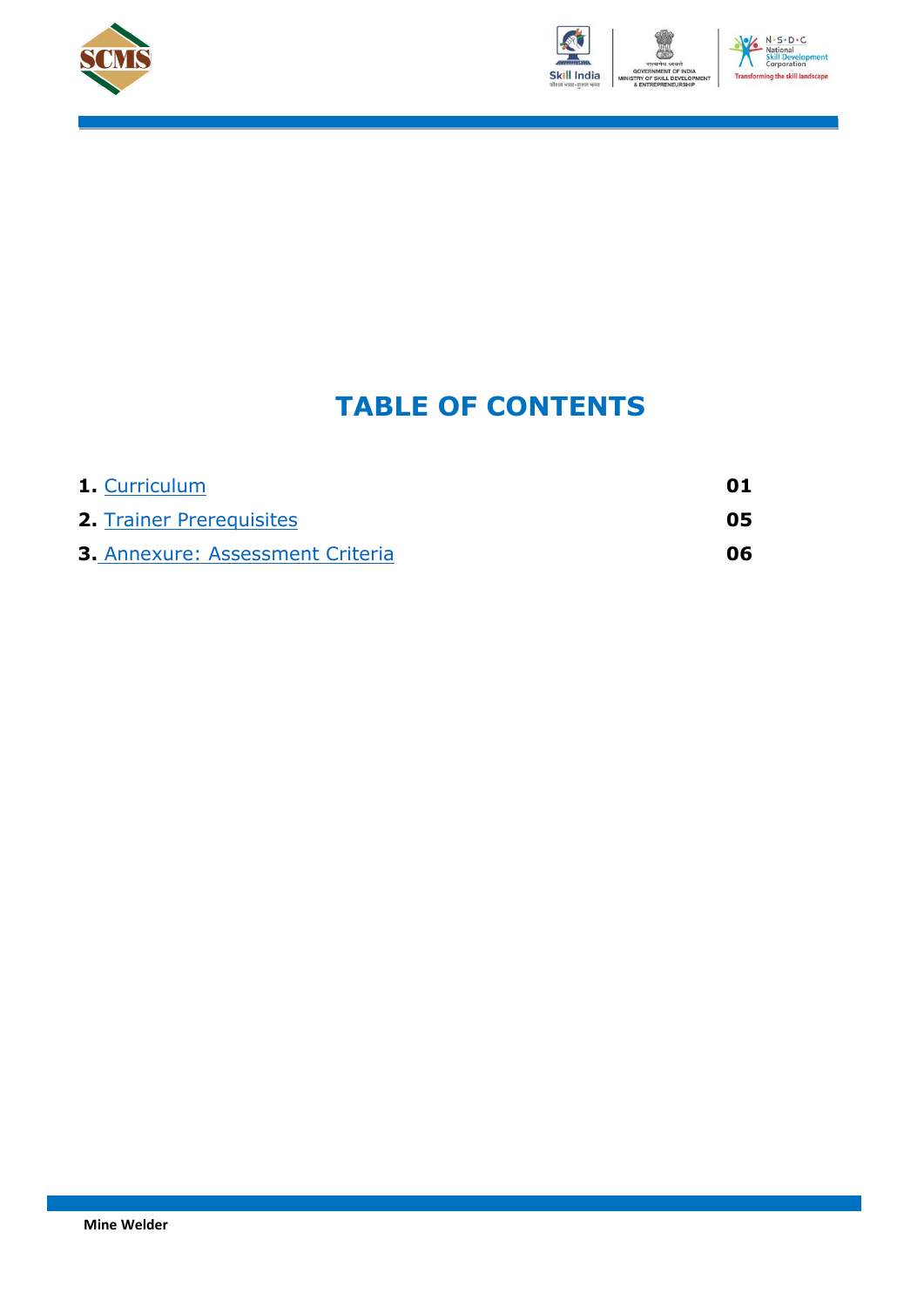



# **Mine Welder**

#### <span id="page-3-0"></span>**CURRICULUM / SYLLABUS**

This program is aimed at training candidates for the job of a "Mine Welder", in the "Mining & Allied" Sector/Industry and aims at building the following key competencies amongst the learner

| <b>Program Name</b>                               | <b>Mine Welder</b>                                                                                                                                                            |                                                                                                                                                                                                                                                                                                                                                                                                                |  |  |  |
|---------------------------------------------------|-------------------------------------------------------------------------------------------------------------------------------------------------------------------------------|----------------------------------------------------------------------------------------------------------------------------------------------------------------------------------------------------------------------------------------------------------------------------------------------------------------------------------------------------------------------------------------------------------------|--|--|--|
| <b>Qualification Pack Name</b><br>& Reference ID. | MIN/Q0423                                                                                                                                                                     |                                                                                                                                                                                                                                                                                                                                                                                                                |  |  |  |
| <b>Version No.</b>                                | 1.0<br>Version update date                                                                                                                                                    |                                                                                                                                                                                                                                                                                                                                                                                                                |  |  |  |
| <b>Pre-requisites</b><br>to l<br><b>Training</b>  | Xth and statutory certificate                                                                                                                                                 |                                                                                                                                                                                                                                                                                                                                                                                                                |  |  |  |
| <b>Training Outcomes</b>                          |                                                                                                                                                                               | After completing this programme, participants will be able to: A<br>mine welder is responsible for joining various types of metallic frames,<br>structures, jigs, plates, sheets etc. using heating and melting process<br>created through electrical power and gaseous discharge, maintaining<br>process parameters, conducting quality checks on output product and<br>maintaining a safe & healthy working. |  |  |  |
|                                                   | Become well versed with Environment Health & Safety: Well versed<br>with on-site health and safety measures relating to blasting and use of<br>personal protective equipment. |                                                                                                                                                                                                                                                                                                                                                                                                                |  |  |  |
|                                                   | <b>Identify and use basic tools, equipment &amp; materials: Understanding</b><br>of carrying out welding of equipment's.                                                      |                                                                                                                                                                                                                                                                                                                                                                                                                |  |  |  |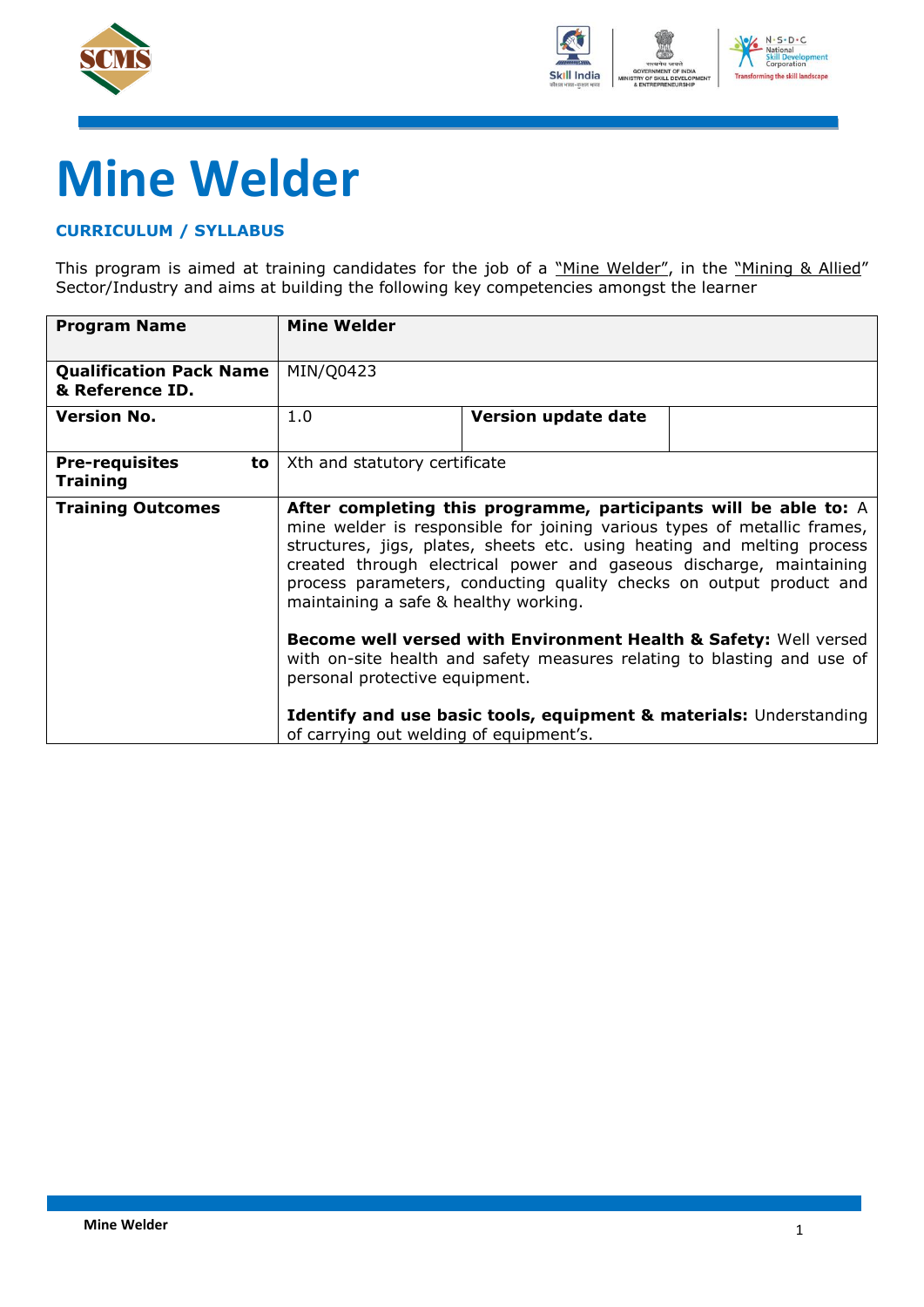



This course encompasses 5 out of 5 National Occupational Standards (NOS) of "Mine Welder" Qualification Pack issued by "Skill Council for Mining Sector".

| Sr.<br>No.     | <b>Module</b>                                                                                                                                                                                                                                                | <b>Key Learning Outcomes</b>                                                                                                                                                                                                                                                                                                                                                                                                                                                                                                                                                                                                                                                                                                                                                                                                                                                                                                                                                                                                                                          | <b>Equipment</b><br><b>Required</b>                                                                                                                                                                         |
|----------------|--------------------------------------------------------------------------------------------------------------------------------------------------------------------------------------------------------------------------------------------------------------|-----------------------------------------------------------------------------------------------------------------------------------------------------------------------------------------------------------------------------------------------------------------------------------------------------------------------------------------------------------------------------------------------------------------------------------------------------------------------------------------------------------------------------------------------------------------------------------------------------------------------------------------------------------------------------------------------------------------------------------------------------------------------------------------------------------------------------------------------------------------------------------------------------------------------------------------------------------------------------------------------------------------------------------------------------------------------|-------------------------------------------------------------------------------------------------------------------------------------------------------------------------------------------------------------|
| $\mathbf{1}$   | <b>Introduction</b><br><b>Theory Duration</b><br>(hh:mm)<br>10:00<br><b>Practical Duration</b><br>(hh:mm)<br>20:00<br><b>Corresponding</b><br><b>NOS Code</b><br><b>Bridge Module</b>                                                                        | Understanding of following<br>A Welder conducts end to end operations regarding<br>welding of various elements and equipment in the<br>mine. The individual will be responsible for joining<br>various types of metallic frames, structures, jigs,<br>plates, sheets etc. using heating and melting process<br>created through electrical power and gaseous<br>maintaining<br>discharge,<br>process<br>parameters,<br>conducting quality checks on output product and<br>maintaining a safe & healthy working environment.<br>An individual to have technical knowledge of welding<br>and metallurgy, ability to plan and prioritize, quality<br>consciousness, sensitivity to problem solving:<br>• Understand processes and equipment requirement<br>to complete the task.<br>• Prepare the machine, auxiliaries and work pieces<br>for the welding process.<br>• Conduct the Welding process and weld the work<br>pieces.<br>• Ensure completion of post operations activities like<br>inspection, storage and maintenance.                                        |                                                                                                                                                                                                             |
| $\overline{2}$ | <b>Understand</b><br>and<br><b>processes</b><br>equipment<br>requirement<br>to<br>complete the task.<br><b>Theory Duration</b><br>(hh:mm)<br>20:00<br><b>Practical Duration</b><br>(hh:mm)<br>45:00<br><b>Corresponding</b><br><b>NOS Code</b><br>MIN/N 0464 | This OS unit is about understanding<br>the<br>job<br>requirement, what processes need to be executed,<br>what equipment will be used for the project and what<br>is the required output considering the standard<br>specified.<br>• Understand the welding requirements, equipment<br>and parameters.<br>· Understand the right welding methodology and<br>process to be adopted for completing the work<br>order through discussions with the supervisor and<br>reading<br>the<br>manuals/<br>Work<br>process<br>Instructions/Standard Operating Procedures.<br>· Understand the various welding parameters like<br>temperature, pressure, electrode type, electrode<br>distance, process cycle time etc. before starting the<br>welding process, as mentioned in the Work<br>Instructions/ SOP manual.<br>• Understand<br>the<br>material<br>required<br>the<br>and<br>equipment availability for executing the activity.<br>• Understand the type of electrodes - material wise &<br>dimension wise, type of filler material etc. used for<br>the welding process. | Welding<br>rod,<br>supply,<br>power<br>welding metal,<br>protector<br>eye<br>glass<br>with<br>cover, Bunning<br>elements<br>Sample<br>Helmet, gloves,<br>harness,<br>earplugs,<br>goggles,<br>node<br>mask. |
| $\overline{3}$ | <b>Prepare the</b><br>welding machine,<br>auxiliary<br>apparatus and<br>metal work pieces<br>for the welding<br>process.                                                                                                                                     | Preparing the surface of the metal parts by removing<br>dust, moistures, rough edges etc., cleaning the<br>welding apparatus and the electrodes and installing<br>the metal parts (Jigs) and electrodes on the welding<br>machine/ assembly block. This unit/task covers the<br>following:<br>• Arrange for the material and equipment for welding.                                                                                                                                                                                                                                                                                                                                                                                                                                                                                                                                                                                                                                                                                                                   | Welding<br>rod,<br>power<br>supply,<br>welding<br>metal,<br>protector<br>eye<br>glass<br>with<br>cover, Bunning<br>elements                                                                                 |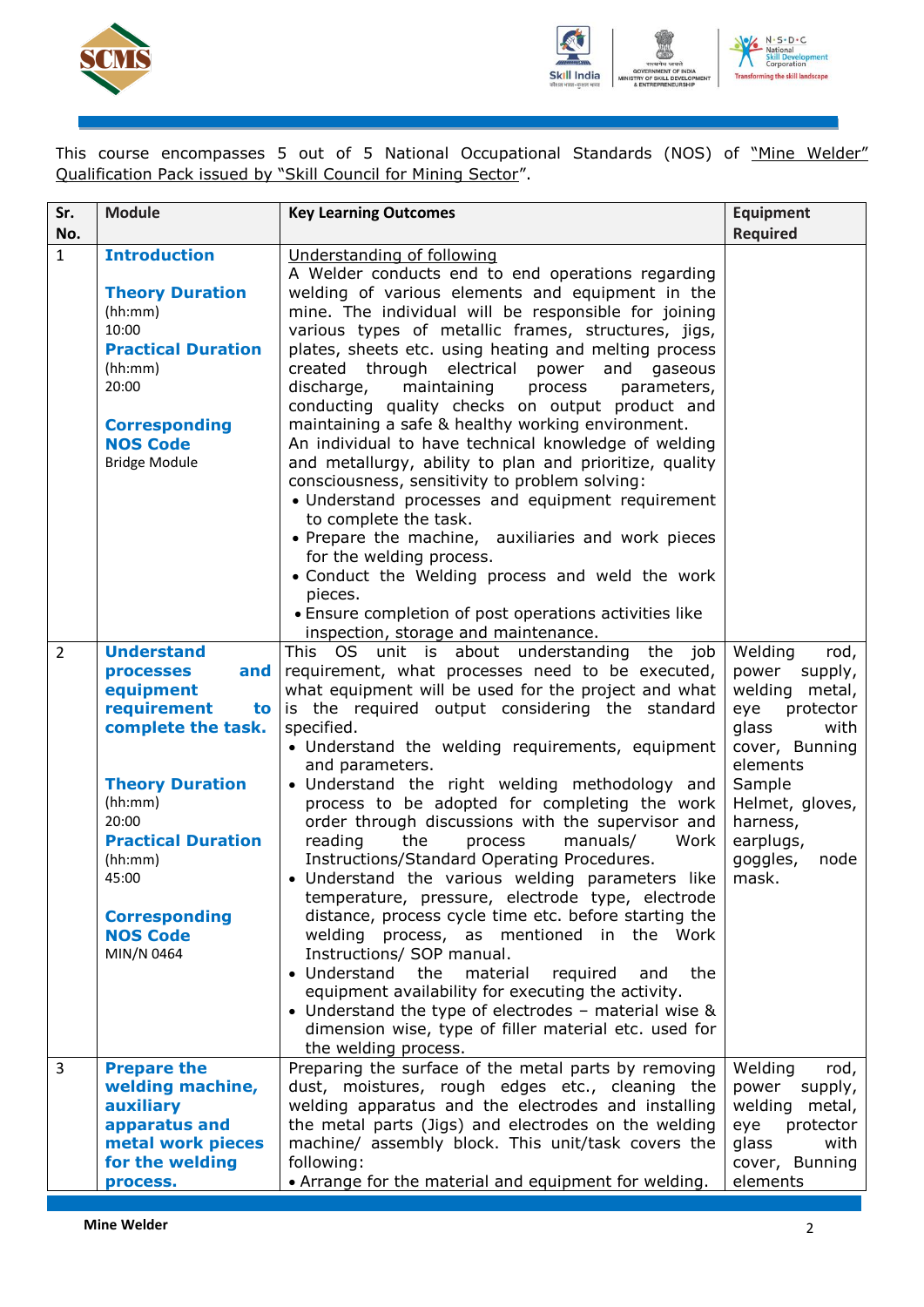





|                |                           | • Prepare the surface to be welded.                                          | Sample                     |
|----------------|---------------------------|------------------------------------------------------------------------------|----------------------------|
|                | <b>Theory Duration</b>    | • Understand the material required and the equipment                         | Helmet, gloves,            |
|                | (hh:mm)                   | availability for work.                                                       | harness,                   |
|                | 20:00                     | • executing the activity                                                     | earplugs,                  |
|                |                           | • Ensure that the required material is procured from                         | goggles,<br>node           |
|                | <b>Practical Duration</b> | the store before starting.                                                   | mask.                      |
|                | (hh:mm)                   | • The welding process ensures that the surface of the                        |                            |
|                | 70:00                     | electrodes is cleaned and the welding gun to remove                          |                            |
|                |                           | dust and any other impurities.                                               |                            |
|                | <b>Corresponding</b>      | . Ensure that the other welding machine auxiliaries                          |                            |
|                | <b>NOS Code</b>           | (Welding Transformer, Gas Discharge unit, Flux                               |                            |
|                | MIN/N 0465                | wire) are cleaned before the initiation of the welding                       |                            |
|                |                           | process, as mentioned in the Work Instructions/                              |                            |
|                |                           |                                                                              |                            |
|                |                           | Standard Operating Procedures(SOP).                                          |                            |
|                |                           | • Setup the welding apparatus as per the selected                            |                            |
|                |                           | welding process and the Internal SOPs/ Work                                  |                            |
|                |                           | Instructions and the setting standard for the                                |                            |
|                |                           | machine Ensure that the surface to the metal parts                           |                            |
|                |                           | (work pieces) which need to be joint are cleaned.                            |                            |
|                |                           | . Prepare the edge for the strongest possible weld                           |                            |
|                |                           | using techniques like machining, chipping, grinding,                         |                            |
|                |                           | oxy- acetylene cutting and carbon arc cutting.                               |                            |
|                |                           | • Ensure that the parameters for edge parameters                             |                            |
|                |                           | are as per the desired.                                                      |                            |
| $\overline{4}$ | <b>Conduct the</b>        | This QP is about conducting welding Operation as per                         | Welding<br>rod,            |
|                | <b>Welding</b>            | the methodology selected for welding and<br>the                              | supply,<br>power           |
|                | <b>Activities</b>         | Standard Operating Procedures defined<br>by<br>the                           | welding<br>metal,          |
|                |                           | Organization and the outcome of the work order. This                         | protector<br>eye           |
|                |                           | unit/task covers the following:                                              | glass<br>with              |
|                | <b>Theory Duration</b>    | · Installation of the work pieces and conduct of the                         |                            |
|                | (hh:mm)                   |                                                                              | cover, Bunning<br>elements |
|                | 25:00                     | welding process.                                                             |                            |
|                |                           | • Receive work permit from the supervisor.                                   | Sample                     |
|                | <b>Practical Duration</b> | . Hold the parts (Jigs) which need to be welded                              | Helmet, gloves,            |
|                | (hh:mm)                   | together using a                                                             | harness,                   |
|                | 60:00                     | · clamp and align them with the electrodes as per the                        | earplugs,                  |
|                |                           | job.                                                                         | goggles,<br>node           |
|                | <b>Corresponding</b>      | • requirement so that the work pieces do not fall                            | mask.                      |
|                | <b>NOS Code</b>           | down/turn                                                                    |                            |
|                | MIN/N 0466                | . Install the work pieces on the Welding apparatus<br>keeping in mind.       |                            |
|                |                           | • the electrodes distance, contact area, pressure,                           |                            |
|                |                           | temperature                                                                  |                            |
|                |                           |                                                                              |                            |
|                |                           | • application filling etc. as specified in the Welding<br>SOP/ Control plan. |                            |
|                |                           | . Documents/Work Instructions and instructed by the                          |                            |
|                |                           | operator/                                                                    |                            |
|                |                           | • welder and the supervisor.                                                 |                            |
|                |                           | • Check for operation of core welding equipment like                         |                            |
|                |                           | welding gun, welding<br>transformer, gas cylinders                           |                            |
|                |                           | and gas discharge guns.                                                      |                            |
|                |                           | • case of MIG/ MAG welding) as per<br>setup                                  |                            |
|                |                           | documentation.                                                               |                            |
|                |                           |                                                                              |                            |
|                |                           | • Identify shift direction hazard.                                           |                            |
|                |                           | • Conduct destructive and non- destructive test                              |                            |
|                |                           | activity to ensure                                                           |                            |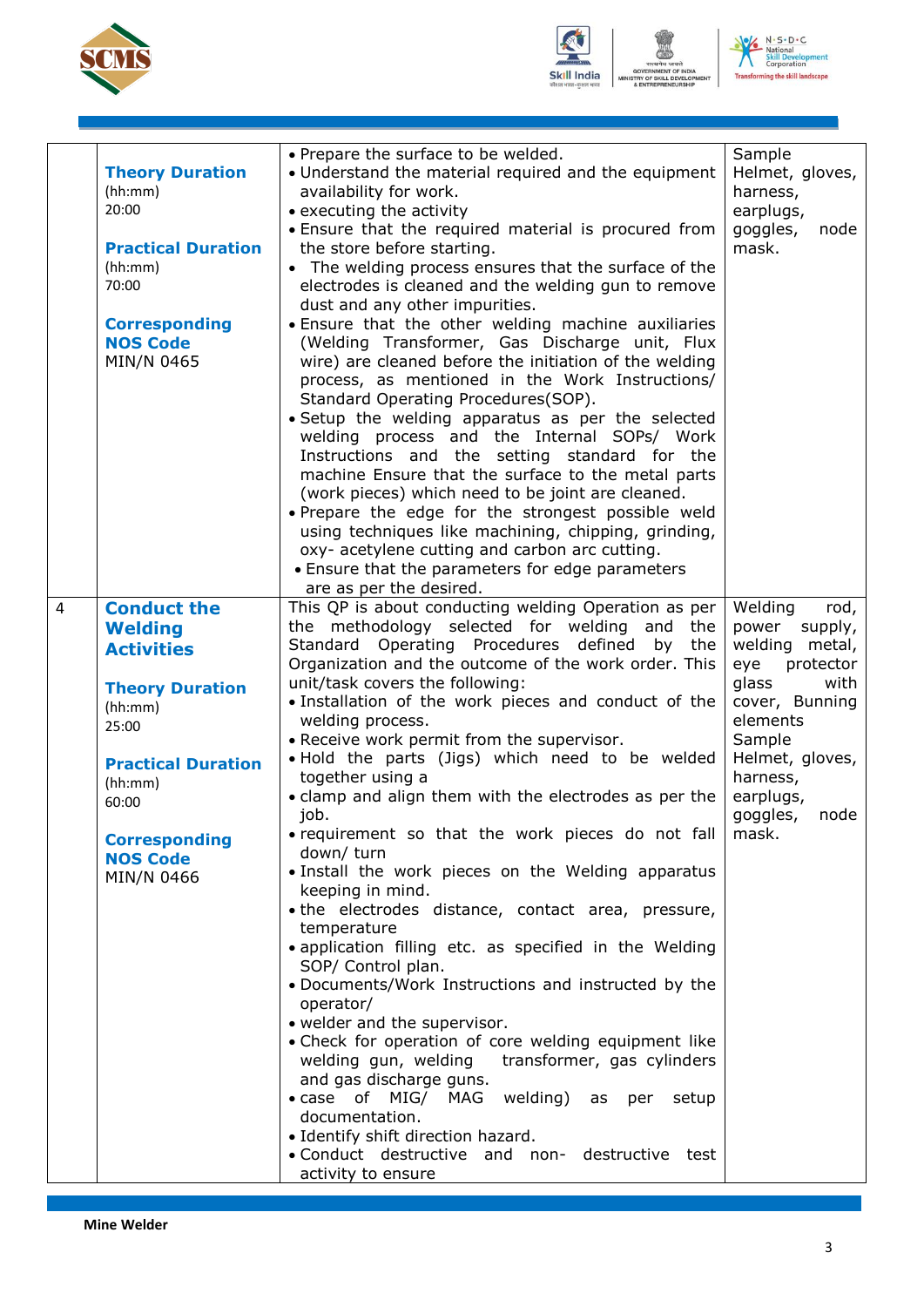





|   |                                         | • conformance to the SOPs/ Work Instructions.<br>. Inform supervisor to make modifications in the<br>welding<br>parameters as per the test activity<br>outcomes<br>and<br>the<br>prescribed<br>standard<br>for<br>Destructive/ Non Destructive Tests.<br>• Check for the positioning of the spot and the welding<br>gun as per the work instructions and the work order/<br>hold the filler metal/ Flux material wire and the<br>Welding Gun at the recommended angle and<br>distance mentioned in the setup document, keeping<br>the work pieces' stationary to ensure the required<br>melting of base metal; Ensure the flow of filler<br>material/ gas discharge as per the welding standard<br>prescribed in the SOP/ Work Instructions.<br>• Monitor the welding process (Pressure, Temperature,<br>gas discharge flow, electrode force, electrode<br>distance etc.) by observing the readings on the<br>panels/ measuring instruments to prevent any harm<br>to the work pieces due to overheating, burning, over<br>melting, change in applied pressure etc.<br>. Note down the observations in the prescribed format<br>Observe and analyze any irregularity in the welding<br>process and take preventive steps so that the overall<br>quality of weld is as per the desired standard. |                                     |
|---|-----------------------------------------|-------------------------------------------------------------------------------------------------------------------------------------------------------------------------------------------------------------------------------------------------------------------------------------------------------------------------------------------------------------------------------------------------------------------------------------------------------------------------------------------------------------------------------------------------------------------------------------------------------------------------------------------------------------------------------------------------------------------------------------------------------------------------------------------------------------------------------------------------------------------------------------------------------------------------------------------------------------------------------------------------------------------------------------------------------------------------------------------------------------------------------------------------------------------------------------------------------------------------------------------------------------------------------------------------|-------------------------------------|
| 5 | <b>Ensure</b><br>completion of          | Inspecting the finished goods produced for any<br>damages, deformities and further repairing the parts                                                                                                                                                                                                                                                                                                                                                                                                                                                                                                                                                                                                                                                                                                                                                                                                                                                                                                                                                                                                                                                                                                                                                                                          | Welding<br>rod,<br>power<br>supply, |
|   | post operations                         | produced so that the damaged/ defective pieces can                                                                                                                                                                                                                                                                                                                                                                                                                                                                                                                                                                                                                                                                                                                                                                                                                                                                                                                                                                                                                                                                                                                                                                                                                                              | welding metal,                      |
|   | activities like                         | be corrected. This unit/task covers the following:                                                                                                                                                                                                                                                                                                                                                                                                                                                                                                                                                                                                                                                                                                                                                                                                                                                                                                                                                                                                                                                                                                                                                                                                                                              | eye<br>protector                    |
|   | inspection,                             | · Inspection of finished goods and<br>maintaining<br>records.                                                                                                                                                                                                                                                                                                                                                                                                                                                                                                                                                                                                                                                                                                                                                                                                                                                                                                                                                                                                                                                                                                                                                                                                                                   | glass<br>with                       |
|   | storage and                             | . Ensure 100 % inspection of output products by                                                                                                                                                                                                                                                                                                                                                                                                                                                                                                                                                                                                                                                                                                                                                                                                                                                                                                                                                                                                                                                                                                                                                                                                                                                 | cover, Bunning<br>elements          |
|   | maintenance                             | comparing the dimensions of the output pieces with                                                                                                                                                                                                                                                                                                                                                                                                                                                                                                                                                                                                                                                                                                                                                                                                                                                                                                                                                                                                                                                                                                                                                                                                                                              | Sample                              |
|   | <b>Theory Duration</b>                  | the specifications of the finished product using                                                                                                                                                                                                                                                                                                                                                                                                                                                                                                                                                                                                                                                                                                                                                                                                                                                                                                                                                                                                                                                                                                                                                                                                                                                | Helmet, gloves,                     |
|   | (hh:mm)                                 | devices like micrometers, vernier calipers, gauges,<br>rulers, weighing scales and any other inspection                                                                                                                                                                                                                                                                                                                                                                                                                                                                                                                                                                                                                                                                                                                                                                                                                                                                                                                                                                                                                                                                                                                                                                                         | harness,<br>earplugs,               |
|   | 10:00                                   | equipment.                                                                                                                                                                                                                                                                                                                                                                                                                                                                                                                                                                                                                                                                                                                                                                                                                                                                                                                                                                                                                                                                                                                                                                                                                                                                                      | goggles,<br>node                    |
|   |                                         | • Compare texture, color, surface properties, hardness                                                                                                                                                                                                                                                                                                                                                                                                                                                                                                                                                                                                                                                                                                                                                                                                                                                                                                                                                                                                                                                                                                                                                                                                                                          | mask.                               |
|   | <b>Practical Duration</b><br>(hh:mm)    | and strength with the given specifications described                                                                                                                                                                                                                                                                                                                                                                                                                                                                                                                                                                                                                                                                                                                                                                                                                                                                                                                                                                                                                                                                                                                                                                                                                                            |                                     |
|   | 30:00                                   | the in work order/ Work Instructions.<br>• Separate the defective pieces into two categories -                                                                                                                                                                                                                                                                                                                                                                                                                                                                                                                                                                                                                                                                                                                                                                                                                                                                                                                                                                                                                                                                                                                                                                                                  |                                     |
|   |                                         | pieces which can be repaired/ modified and pieces                                                                                                                                                                                                                                                                                                                                                                                                                                                                                                                                                                                                                                                                                                                                                                                                                                                                                                                                                                                                                                                                                                                                                                                                                                               |                                     |
|   | <b>Corresponding</b><br><b>NOS Code</b> | which are beyond repair by putting tags/ markings                                                                                                                                                                                                                                                                                                                                                                                                                                                                                                                                                                                                                                                                                                                                                                                                                                                                                                                                                                                                                                                                                                                                                                                                                                               |                                     |
|   | MIN/N 0467                              | on the welded jig/ work piece surface Ensure that<br>the pieces which are not OK and not meeting the                                                                                                                                                                                                                                                                                                                                                                                                                                                                                                                                                                                                                                                                                                                                                                                                                                                                                                                                                                                                                                                                                                                                                                                            |                                     |
|   |                                         | specified standard and cannot be repaired are                                                                                                                                                                                                                                                                                                                                                                                                                                                                                                                                                                                                                                                                                                                                                                                                                                                                                                                                                                                                                                                                                                                                                                                                                                                   |                                     |
|   |                                         | discarded.                                                                                                                                                                                                                                                                                                                                                                                                                                                                                                                                                                                                                                                                                                                                                                                                                                                                                                                                                                                                                                                                                                                                                                                                                                                                                      |                                     |
|   |                                         | • Ensure that the output pieces are correctly clamped<br>and lifted using suitable equipment like hoist, lifts,                                                                                                                                                                                                                                                                                                                                                                                                                                                                                                                                                                                                                                                                                                                                                                                                                                                                                                                                                                                                                                                                                                                                                                                 |                                     |
|   |                                         | crane, etc.                                                                                                                                                                                                                                                                                                                                                                                                                                                                                                                                                                                                                                                                                                                                                                                                                                                                                                                                                                                                                                                                                                                                                                                                                                                                                     |                                     |
|   |                                         | • Ensure that there is no damage to the lifted work                                                                                                                                                                                                                                                                                                                                                                                                                                                                                                                                                                                                                                                                                                                                                                                                                                                                                                                                                                                                                                                                                                                                                                                                                                             |                                     |
|   |                                         | pieces.<br>• Carry the output product to the designated area                                                                                                                                                                                                                                                                                                                                                                                                                                                                                                                                                                                                                                                                                                                                                                                                                                                                                                                                                                                                                                                                                                                                                                                                                                    |                                     |
|   |                                         | using hangars, conveyor belts, cranes, forklifts etc.                                                                                                                                                                                                                                                                                                                                                                                                                                                                                                                                                                                                                                                                                                                                                                                                                                                                                                                                                                                                                                                                                                                                                                                                                                           |                                     |
|   |                                         | · Techniques of using measurement instruments like                                                                                                                                                                                                                                                                                                                                                                                                                                                                                                                                                                                                                                                                                                                                                                                                                                                                                                                                                                                                                                                                                                                                                                                                                                              |                                     |
|   |                                         | rulers, vernier calipers, micrometers, weighing scale,                                                                                                                                                                                                                                                                                                                                                                                                                                                                                                                                                                                                                                                                                                                                                                                                                                                                                                                                                                                                                                                                                                                                                                                                                                          |                                     |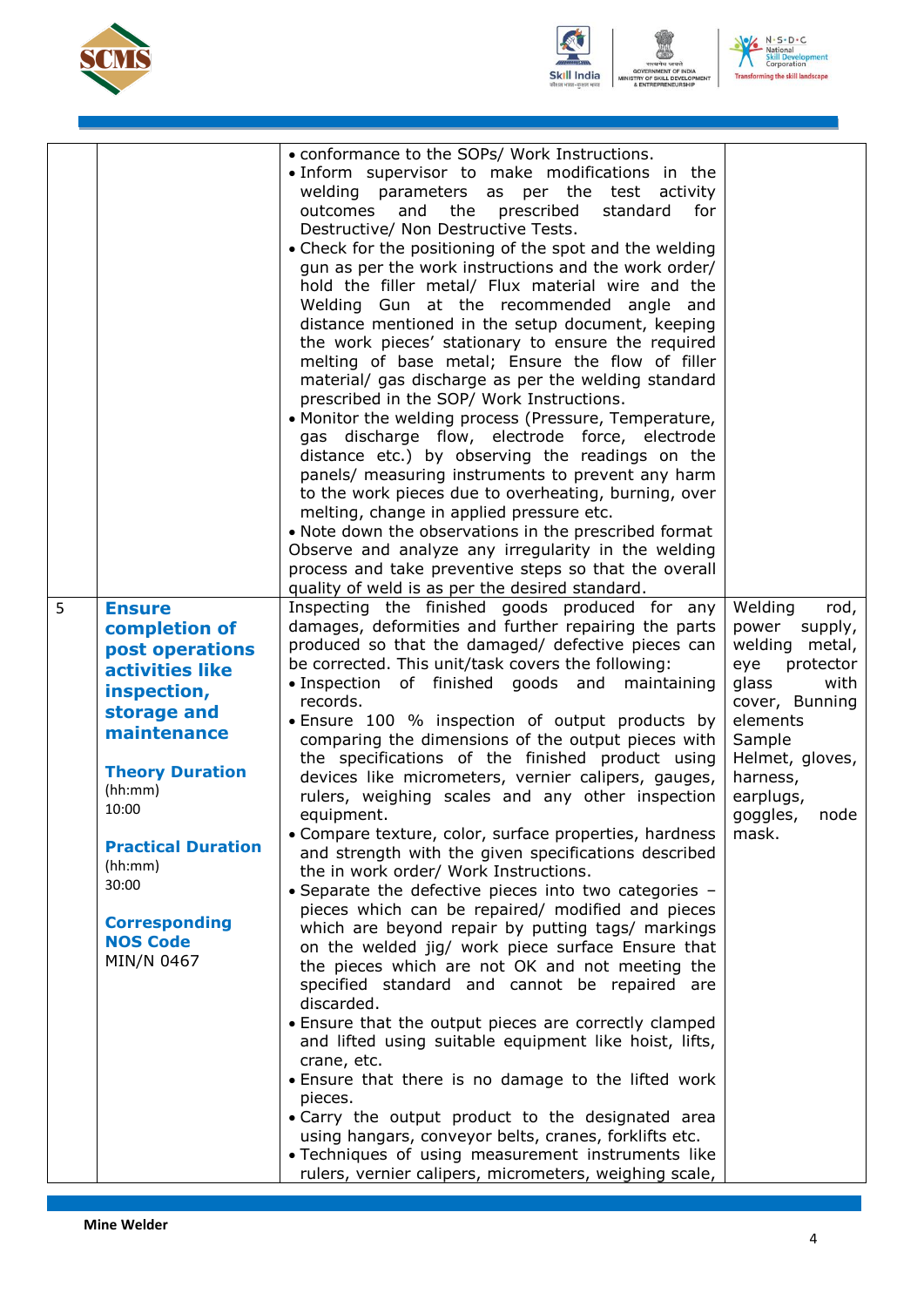





| 6 | <b>Health &amp; Safety</b><br><b>Theory Duration</b><br>(hh:mm)<br>10:00<br><b>Practical Duration</b><br>(hh:mm)<br>12:00<br><b>Corresponding</b><br><b>NOS Code</b><br>MIN/N 0901 | gauges and other inspection equipment.<br>· Guidelines to identify quality defects in work pieces<br>- visual/ test based.<br>· Methods used for cutting, shearing, hammering,<br>repair pieces with minor<br>drilling which can<br>defects.<br>· Basic level maintenance and cleaning techniques.<br>· Various solvents, chemicals, lubricants etc. used<br>during the maintenance processes.<br>. Procedure for arranging the equipment in the<br>prescribed manner including tagging and numbering<br>of machine parts.<br>· Safety precautions to be taken during cleaning and<br>maintenance activities.<br>• Basic welding defects and corrective measures<br>Basic level operations of lifting equipment like hoists,<br>cranes, pulley etc.<br>This unit is about health and safety measures critical<br>in open-cast mines.<br>· Health and safety measures critical for personnel<br>working in open-cast mines.<br>• Comply with occupational<br>health<br>and<br>safety<br>regulations adopted by the employer.<br>. Follow mining operations procedures with respect to<br>materials handling and accidents.<br>• Adhere to the safety guidelines specified<br>by<br>Directorate General of Mine Safety (DGMS)). | Gloves, Safety<br>shoes, Safety<br>goggles, Safety<br>helmet, Fire<br>extinguisher,<br>Types of log<br>book, First Aid<br>box |
|---|------------------------------------------------------------------------------------------------------------------------------------------------------------------------------------|-------------------------------------------------------------------------------------------------------------------------------------------------------------------------------------------------------------------------------------------------------------------------------------------------------------------------------------------------------------------------------------------------------------------------------------------------------------------------------------------------------------------------------------------------------------------------------------------------------------------------------------------------------------------------------------------------------------------------------------------------------------------------------------------------------------------------------------------------------------------------------------------------------------------------------------------------------------------------------------------------------------------------------------------------------------------------------------------------------------------------------------------------------------------------------------------------------------------------------|-------------------------------------------------------------------------------------------------------------------------------|
|   | <b>Total Duration</b>                                                                                                                                                              | <b>Unique Equipment Required:</b>                                                                                                                                                                                                                                                                                                                                                                                                                                                                                                                                                                                                                                                                                                                                                                                                                                                                                                                                                                                                                                                                                                                                                                                             |                                                                                                                               |
|   | <b>Theory Duration</b><br>100:00                                                                                                                                                   | Welding rod, power supply, welding metal, eye protector glass with<br>cover, Bunning elements Sample Helmet, gloves, harness, earplugs,<br>goggles, node mask.                                                                                                                                                                                                                                                                                                                                                                                                                                                                                                                                                                                                                                                                                                                                                                                                                                                                                                                                                                                                                                                                |                                                                                                                               |
|   | <b>Practical Duration</b><br>250:00                                                                                                                                                |                                                                                                                                                                                                                                                                                                                                                                                                                                                                                                                                                                                                                                                                                                                                                                                                                                                                                                                                                                                                                                                                                                                                                                                                                               |                                                                                                                               |

Grand Total Course Duration: 350 Hours, 0 Minutes

(This syllabus/ curriculum has been approved by SSC: Skill Council for Mining Sector)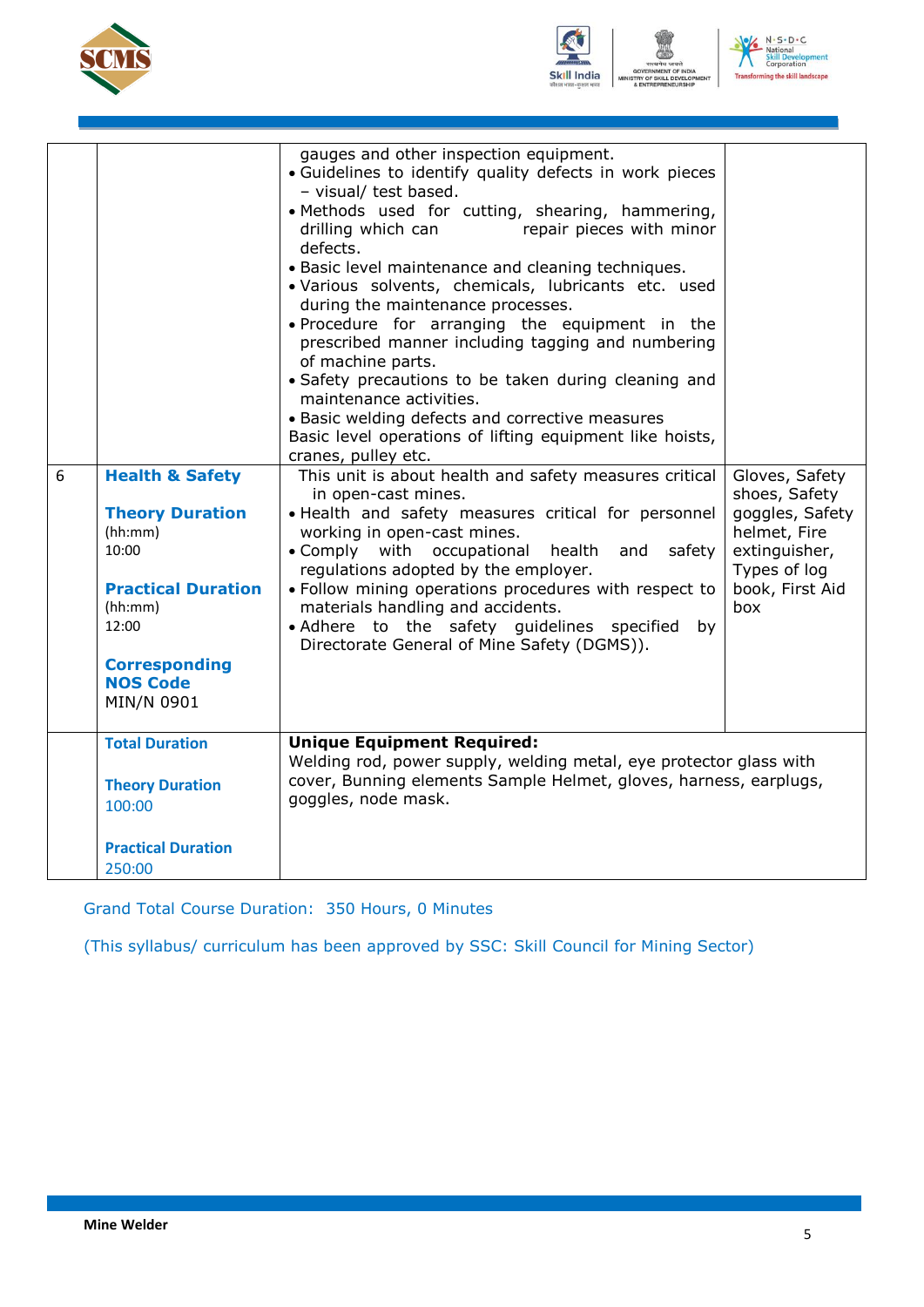



### <span id="page-8-0"></span>**Trainer Prerequisites for Job role: "Mine Welder" mapped to Qualification Pack: "MIN/Q0423"**

| Sr.<br>No.     | Area                                                   | <b>Details</b>                                                                                                                                                                                                                                                                                                                                                                             |
|----------------|--------------------------------------------------------|--------------------------------------------------------------------------------------------------------------------------------------------------------------------------------------------------------------------------------------------------------------------------------------------------------------------------------------------------------------------------------------------|
| $\mathbf{1}$   | <b>Description</b>                                     | To deliver accredited training service, mapping to the curriculum detailed<br>above, in accordance with the Qualification Pack "MIN/Q0423".                                                                                                                                                                                                                                                |
| $\overline{2}$ | <b>Personal</b><br><b>Attributes</b>                   | Aptitude for conducting training, and pre/ post work to ensure competent,<br>employable candidates at the end of the training. Strong communication<br>skills, interpersonal skills, ability to work as part of a team; a passion for<br>quality and for developing others; well-organised and focused, eager to learn<br>and keep oneself updated with the latest in the mentioned field. |
| 3              | Minimum<br><b>Educational</b><br><b>Qualifications</b> | Preferably ITI - Mechanical/ Welding Technology passed and statutory<br>certificate.                                                                                                                                                                                                                                                                                                       |
| 4a             | <b>Domain</b><br><b>Certification</b>                  | Statutory Certificate from Directorate General of Mines Safety (DGMS) for Job<br>Role: "Mine Welder" mapped to QP: "MIN/Q0423". Minimum accepted score<br>for domain certification will be 85%.                                                                                                                                                                                            |
| 4 <sub>b</sub> | <b>Platform</b><br><b>Certification</b>                | Recommended that the Trainer is certified for the Job Role: "Trainer",<br>mapped to the Qualification Pack: "MIN/Q0423". Minimum accepted score for<br>platform certification will be 90%.                                                                                                                                                                                                 |
| 5              | <b>Experience</b>                                      | 2-3 years of experience of maintenance work like electrical / mechanical<br>maintenance.                                                                                                                                                                                                                                                                                                   |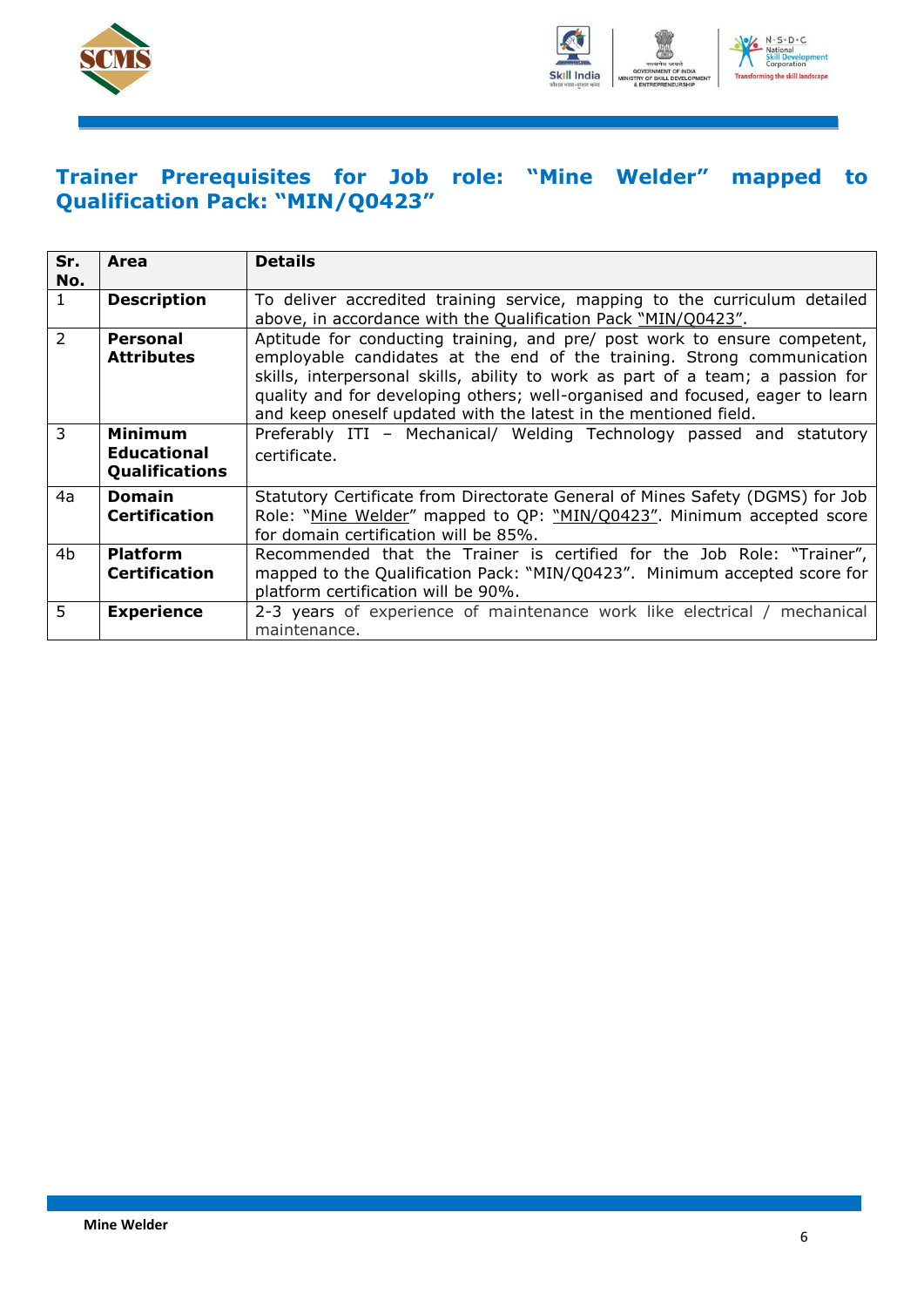



### <span id="page-9-0"></span>**Annexure: Assessment Criteria**

| <b>Assessment Criteria for Mine Electrician</b> |                    |
|-------------------------------------------------|--------------------|
| Job Role                                        | <b>Mine Welder</b> |
| <b>Qualification Pack</b>                       | <b>MIN/00423</b>   |
| <b>Sector Skill Council</b>                     | <b>Mining</b>      |

| Sr.<br>No.     | <b>Guidelines for Assessment</b>                                                                                                                                                                                                                                                            |
|----------------|---------------------------------------------------------------------------------------------------------------------------------------------------------------------------------------------------------------------------------------------------------------------------------------------|
| $\mathbf{1}$   | Criteria for assessment for each Qualification Pack will be created by the Sector Skill Council.<br>Each Performance Criteria (PC) will be assigned marks proportional to its importance in NOS.<br>SSC will also lay down proportion of marks for Theory and Skills Practical for each PC. |
| $\overline{2}$ | The assessment of the theory/knowledge will be based on written test/viva-voce or both while<br>skill test shall be hands on practical. Behavior and attitude will be assessed while performing<br>the task.                                                                                |
| 3              | Individual assessment agencies will create unique question papers for theory part for each<br>candidate at each examination/training Centre (as per assessment criteria given)                                                                                                              |
| $\overline{4}$ | Individual assessment agencies will create unique evaluations for skill practical for every<br>student at each examination/training Centre based on these criteria.                                                                                                                         |
| $\overline{5}$ | To pass the Qualification Pack, every trainee should score a minimum of 70% in skills, 30 % in<br>knowledge and 70% in practical including Behavior separately in each attributes.                                                                                                          |
| 6              | In case of successfully passing only certain number of NOS's, the trainee is eligible to take<br>subsequent assessment on the balance NOS's to pass the Qualification Pack.                                                                                                                 |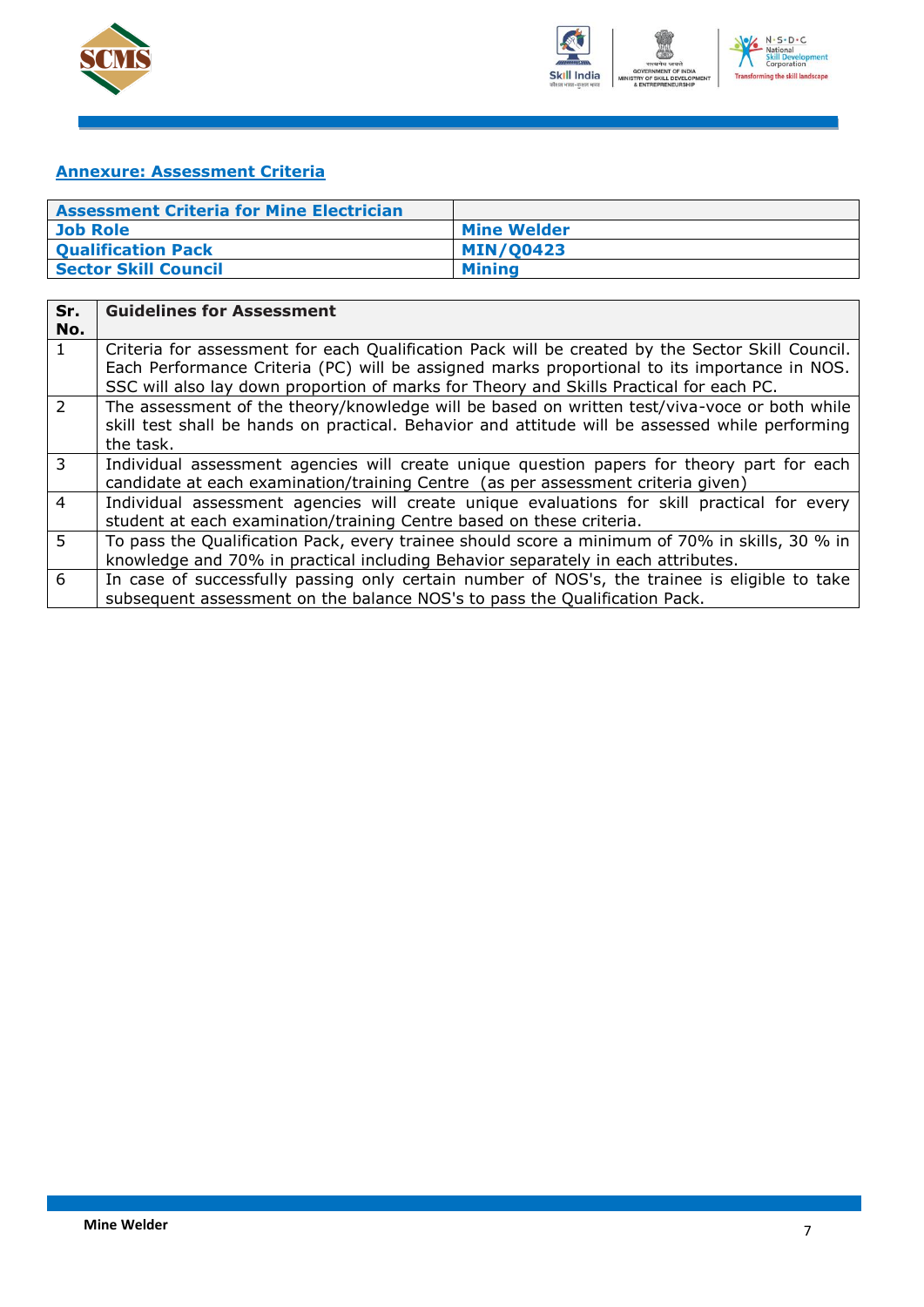



|                                                                                                                        |                                                                                                                                                                                                                                                                                     | <b>Marks Allocation</b>              |                  |                |                                   |
|------------------------------------------------------------------------------------------------------------------------|-------------------------------------------------------------------------------------------------------------------------------------------------------------------------------------------------------------------------------------------------------------------------------------|--------------------------------------|------------------|----------------|-----------------------------------|
| <b>Assessable</b><br><b>Outcome</b>                                                                                    | <b>Assessment Criteria</b>                                                                                                                                                                                                                                                          | <b>Total</b><br><b>Mark</b><br>(100) | Out<br><b>Of</b> | <b>Theory</b>  | <b>Skills</b><br><b>Practical</b> |
| MIN/<br>1.<br>N.<br>0446<br>(Understand<br>job<br>requirements<br>related<br>and<br>processes)                         | PC1.<br>Understand the work (work<br>output) required from the job and discuss<br>the same with the supervisor.                                                                                                                                                                     | 25                                   | 4                | $\mathbf{1}$   | 3                                 |
|                                                                                                                        | PC <sub>2</sub> .<br>Understand the electrical layout.                                                                                                                                                                                                                              |                                      | 5                | $\mathbf{1}$   | 4                                 |
|                                                                                                                        | PC3.<br>Refer all<br>work<br>instruction/<br>related<br>documents<br>to<br>understand<br>requirements from electrical substations/<br>electrical equipment/ electrical wiring or<br>fixtures.                                                                                       |                                      | 4                | $\mathbf{1}$   | 3                                 |
|                                                                                                                        | Understand the specifications for<br>PC4.<br>systems<br>within<br>electrical<br>various<br>substations/ transmission of electricity/<br>use/ operation of electrical equipment/<br>electrical wiring or fixtures as mentioned<br>in the Work Instruction/ SOP/ Control<br>Diagrams. |                                      | 5                | $\mathbf{1}$   | 4                                 |
|                                                                                                                        | Prepare sketches or follow<br>PC5.<br>blueprints to determine the location of<br>wiring or equipment and<br>to ensure<br>conformance to safety codes.                                                                                                                               |                                      | 4                | 2              | $\overline{2}$                    |
|                                                                                                                        | Identify the electrical equipment<br>PC6.<br>requirements as per the specifications in<br>the work instructions for installation of<br>electrical<br>substations/<br>electrical<br>equipment/ electrical wiring or fixtures.                                                        |                                      | 3                | $\mathbf{1}$   | $\overline{2}$                    |
|                                                                                                                        |                                                                                                                                                                                                                                                                                     |                                      | 25               | $\overline{2}$ | 18                                |
| 2.<br>MIN/<br>N0465<br>(Prepare the<br>machine,<br>auxiliaries<br>work<br>and<br>pieces for the<br>welding<br>process) | PC1.<br>Understand the material required<br>and<br>the<br>equipment<br>availability<br>for<br>executing theactivity.                                                                                                                                                                | 20                                   | 2                | 0              | $\overline{2}$                    |
|                                                                                                                        | PC <sub>2</sub> .<br>Ensure that the required material<br>is procured from the store before starting<br>the welding process.                                                                                                                                                        |                                      | 2                | $\mathbf 0$    | $\overline{2}$                    |
|                                                                                                                        | Ensure that the surface of the<br>PC <sub>3</sub> .<br>electrodes is cleaned and the welding gun<br>to remove dust and any other impurities.                                                                                                                                        |                                      | 3                | $\mathbf{1}$   | $\overline{2}$                    |
|                                                                                                                        | PC4.<br>Ensure that the other welding<br>machine auxiliaries (Welding Transformer,<br>Gas Discharge unit, Flux wire) are cleaned                                                                                                                                                    |                                      | 3                | $\mathbf{1}$   | $\overline{2}$                    |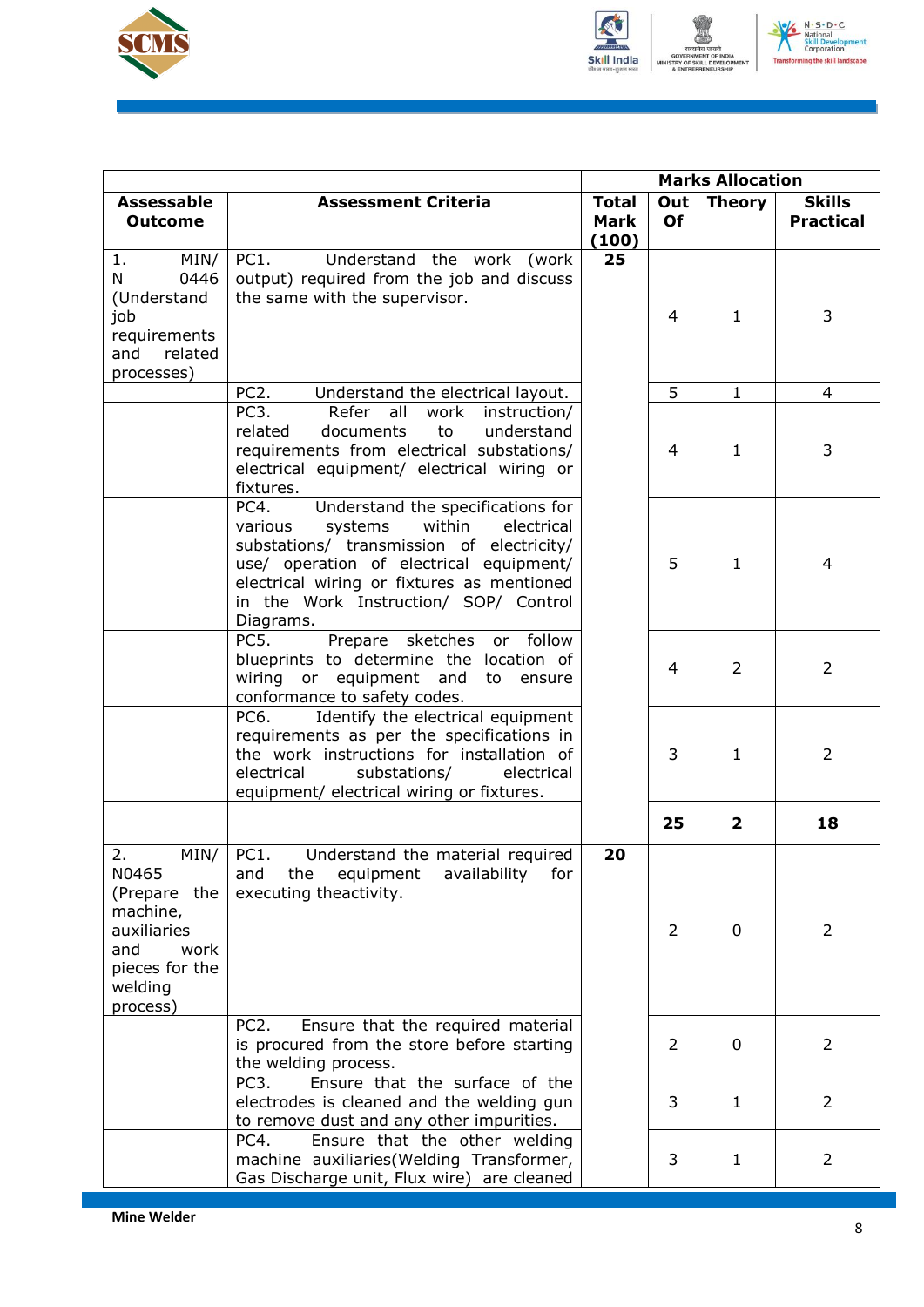





|                                                                                                 | before the initiation of the welding<br>process, as mentioned in the Work<br>Instructions/<br>Standard<br>Operating<br>Procedures(SOP).                                                                                                                                                                                |    |                |              |                |
|-------------------------------------------------------------------------------------------------|------------------------------------------------------------------------------------------------------------------------------------------------------------------------------------------------------------------------------------------------------------------------------------------------------------------------|----|----------------|--------------|----------------|
|                                                                                                 | Setup the welding apparatus as<br>PC5.<br>per the selected welding process and the<br>internal SOPs/ Work Instructions and the<br>setting standard for the machine.                                                                                                                                                    |    | 3              | $\mathbf{1}$ | 2              |
|                                                                                                 | Ensure that the surface to the<br>PC6.<br>metal parts (work pieces) which need to<br>be joint are cleaned.                                                                                                                                                                                                             |    | 3              | $\mathbf{1}$ | $\overline{2}$ |
|                                                                                                 | PC7.<br>the<br>edge<br>Prepare<br>for<br>the<br>strongest possible weld using techniques<br>like machining, chipping, grinding, oxy-<br>acetylene cutting and carbon arc cutting.                                                                                                                                      |    | $\overline{2}$ | 0            | $\overline{2}$ |
|                                                                                                 | PC8.<br>Ensure that the parameters for<br>edge parameters are as per the desired<br>specifications like speed, cost, adaptability<br>etc.                                                                                                                                                                              |    | 2              | $\mathbf{0}$ | 2              |
|                                                                                                 |                                                                                                                                                                                                                                                                                                                        |    | 20             | 4            | 16             |
| 3.<br>MIN/<br>N0466<br>(Conduct the<br>Welding<br>process<br>and<br>weld<br>the<br>work pieces) | PC1.<br>Receive work permit from the<br>supervisor.                                                                                                                                                                                                                                                                    | 20 | $\mathbf{1}$   | $\mathbf 0$  | 1              |
|                                                                                                 | Hold the parts (Jigs) which need to<br>PC2.<br>be welded together using a clamp and<br>align them with the electrodes as per the<br>job requirement so that the work pieces<br>do not fall down/ turn.                                                                                                                 |    | 2              | 1            | 1              |
|                                                                                                 | PC3.<br>Install the work pieces on the<br>Welding apparatus keeping in mind the<br>electrodes distance, contact area,<br>pressure, temperature application etc. as<br>specified in the Welding SOP/ Control plan<br>Documents/Work<br>Instructions<br>and<br>instructed by the operator/ welder and the<br>supervisor. |    | $\overline{2}$ | $\mathbf{1}$ | 1              |
|                                                                                                 | PC4.<br>Check for operation of core<br>welding<br>equipment like welding<br>gun,<br>transformer, gas cylinders and<br>welding<br>gas discharge guns ( in case of MIG/ MAG<br>welding) as per setup documentation<br>Identify shift direction hazard.                                                                   |    | $\mathbf{1}$   | 0            | 1              |
|                                                                                                 | PC5.<br>Conduct<br>destructive and non-<br>destructive<br>test<br>activity<br>to<br>ensure<br>conformance<br>the<br>SOP <sub>s</sub> /<br>Work<br>to<br>Instructions                                                                                                                                                   |    | $\mathbf{1}$   | $\mathbf 0$  | 1              |
|                                                                                                 | PC6.<br>Inform supervisor<br>make<br>to<br>modifications in the welding parameters<br>as per the test activity outcomes and the<br>prescribed standard for Destructive/ Non                                                                                                                                            |    | 1              | $\mathbf 0$  | 1              |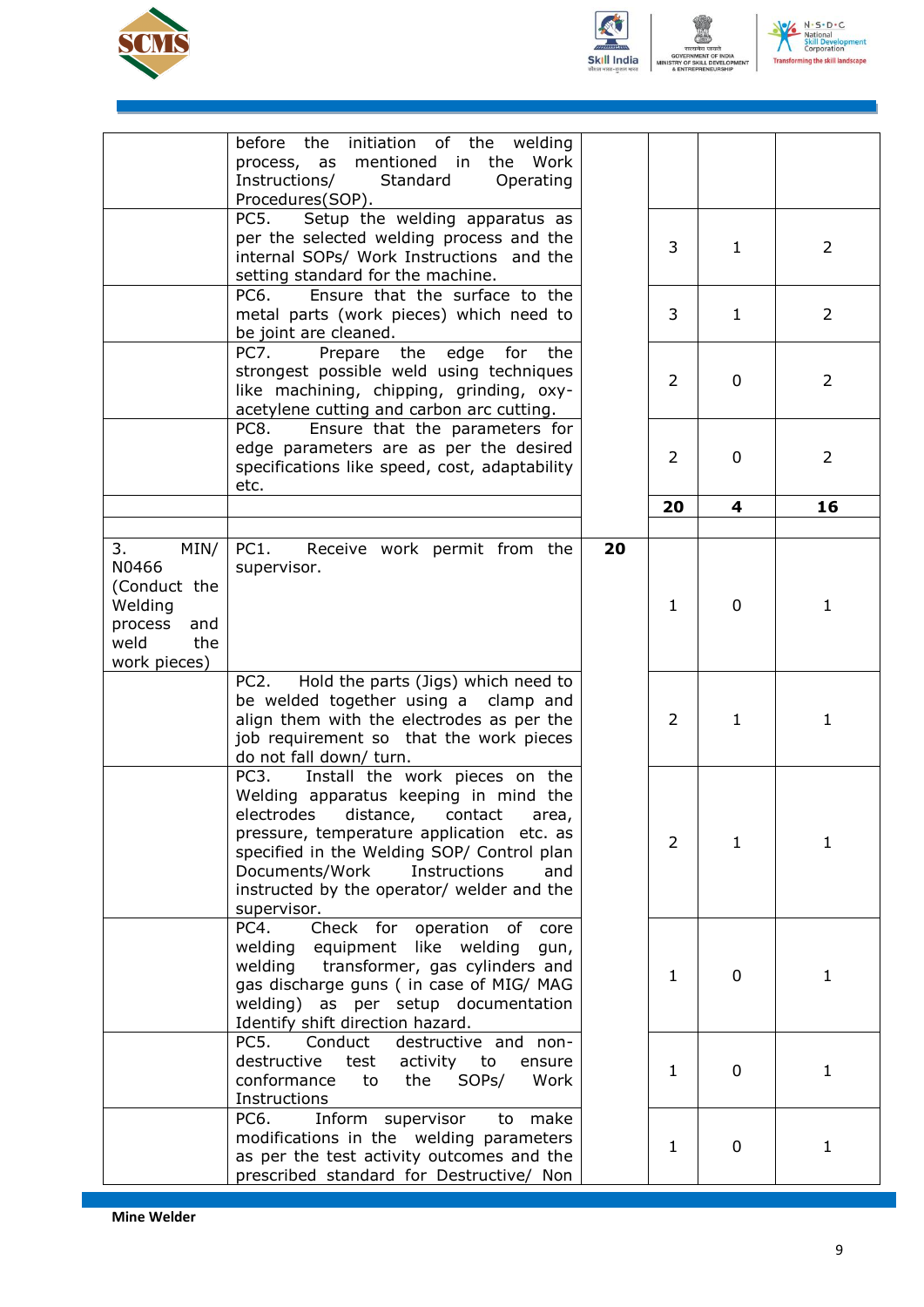





|                               | Destructive Tests.                                                                    |              |                |              |              |
|-------------------------------|---------------------------------------------------------------------------------------|--------------|----------------|--------------|--------------|
|                               |                                                                                       |              |                |              |              |
|                               |                                                                                       |              |                |              |              |
|                               |                                                                                       |              |                |              |              |
|                               | PC7.<br>Adjust the current/ voltage,<br>temperature application as<br>per<br>the      |              |                |              |              |
|                               | welding requirement and the activity test                                             |              | 2              | $\mathbf{1}$ | $\mathbf{1}$ |
|                               | conducted earlier so that the desired heat                                            |              |                |              |              |
|                               | can be created for the welding process.                                               |              |                |              |              |
|                               | Check for the positioning of the<br>PC8.                                              |              |                |              |              |
|                               | spot and the welding gun as per the work<br>instructions and the work order/ hold the |              |                |              |              |
|                               | filler metal/ Flux material wire and the                                              |              |                |              |              |
|                               | Welding Gun at the recommended angle                                                  |              |                |              |              |
|                               | and distance mentioned in the setup                                                   |              | 2              | $\mathbf{1}$ | $\mathbf{1}$ |
|                               | document, keeping the work<br>pieces                                                  |              |                |              |              |
|                               | stationary to ensure the required melting<br>of base metal; Ensure the flow of filler |              |                |              |              |
|                               | material/ gas discharge as per the welding                                            |              |                |              |              |
|                               | standard prescribed in the SOP/ Work                                                  |              |                |              |              |
|                               | Instructions.                                                                         |              |                |              |              |
|                               | Monitor the welding process (<br>PC9.                                                 |              |                |              |              |
|                               | Pressure, Temperature, gas discharge                                                  |              |                |              |              |
|                               | flow, electrode force, electrode distance                                             |              |                |              |              |
|                               | etc.) by observing the readings on the<br>panels/ measuring instruments to prevent    |              | $\overline{2}$ | $\mathbf{1}$ | $\mathbf{1}$ |
|                               | any harm to the work pieces due to                                                    |              |                |              |              |
|                               | overheating, burning,<br>over<br>melting,                                             |              |                |              |              |
|                               | change in applied pressure etc.                                                       |              |                |              |              |
|                               | PC10. Note down the observations in the                                               |              | 1              | $\mathbf{0}$ | $\mathbf{1}$ |
|                               | prescribed format.<br>PC11.                                                           |              |                |              |              |
|                               | Observe<br>and<br>analyze<br>any<br>irregularity in the welding process and           |              |                |              |              |
|                               | take preventive steps so that the overall                                             |              | $\mathbf{1}$   | $\mathbf 0$  | $\mathbf{1}$ |
|                               | quality of weld is as per the desired                                                 |              |                |              |              |
|                               | standard                                                                              |              |                |              |              |
|                               | PC12. Measure the final welded piece and                                              |              |                |              |              |
|                               | compare the dimensions as prescribed in                                               |              | 2              | $\mathbf{1}$ | $\mathbf{1}$ |
|                               | the work order engineering drawing.<br>In case the parts are not as per<br>PC13.      |              |                |              |              |
|                               | the given measurements, ensure that the                                               |              |                |              |              |
|                               | assistant operators/ helpers remove extra                                             |              | $\mathbf{1}$   | $\mathbf 0$  | $\mathbf{1}$ |
|                               | material by using chippers, grinders etc.                                             |              |                |              |              |
|                               | PC14. In case of any dents or<br>bulges,                                              |              |                |              |              |
|                               | ensure hammering of the bulges to give                                                |              | 1              | $\mathbf 0$  | $\mathbf{1}$ |
|                               | the work pieces the desired shape.                                                    | <b>Total</b> | 20             | 6            | 14           |
| MIN/<br>4.                    | Ensure 100 % inspection of output<br>PC1.                                             | 20           |                |              |              |
| N0467                         | products by comparing the dimensions of                                               |              |                |              |              |
| (Ensure                       | the output pieces with the specifications of                                          |              |                |              |              |
| completion of                 | the finished product using devices like                                               |              | $\mathbf{1}$   | 0            | $\mathbf{1}$ |
| post                          | micro meters, vernier calipers, gauges,                                               |              |                |              |              |
| operations<br>activities like | rulers, weighing scales and any other<br>inspection equipment.                        |              |                |              |              |
| inspection,                   |                                                                                       |              |                |              |              |
|                               |                                                                                       |              |                |              |              |